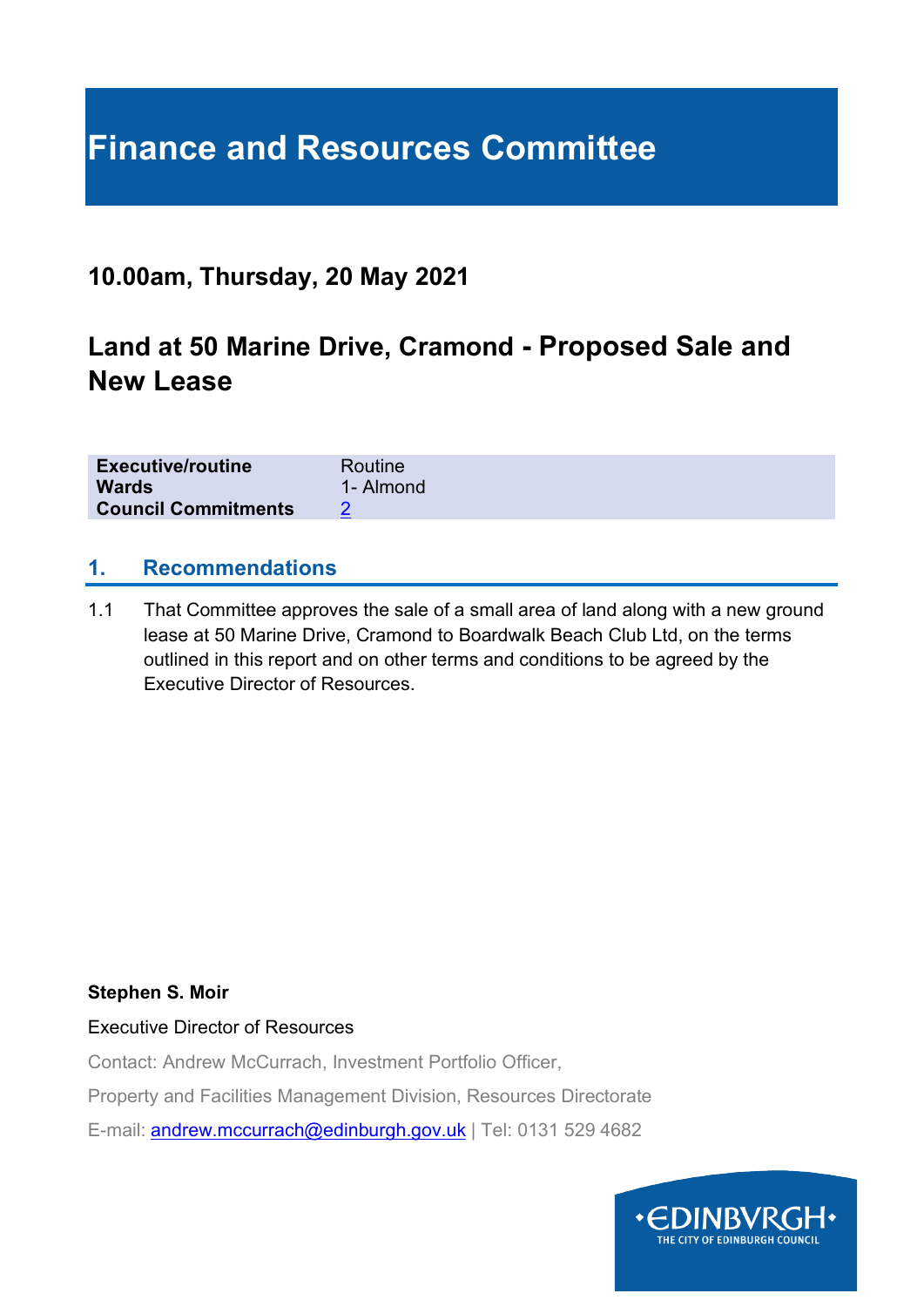**Report**

## **Land at 50 Marine Drive, Cramond - Proposed Sale and New Lease**

#### **2. Executive Summary**

2.1 The café premises including the public conveniences at 50 Marine Drive was sold by the Council in 2004. None of the surrounding land was included within the sale, although access rights were provided. This report seeks approval to grant a new 20-year ground lease of land surrounding the premises as well as the sale of the small patio area and walkway around the property, immediately adjacent, on the terms and conditions outlined in the report.

#### **3. Background**

- 3.1 In March 2018, the Housing and Economy Committee agreed the high-level objectives for the regeneration of Granton Waterfront including the intention to work collaboratively with the public-sector partners and the local community to develop a vision for Granton. This included agreement to undertake work to update frameworks and studies to support future development.
- 3.2 The Development Framework, which will guide future development within Granton Waterfront, was approved by the Planning Committee on 26 February 2020. This guidance sets out the ambition to transform this former industrial site into a new city quarter which will, with time, redefine Edinburgh into one of Europe's top Waterfront destinations to live, learn, work and visit.The café and surrounding land at 50 Marine Drive forms part of the Granton / Cramond Waterfront which is identified as a Strategic Development Area in the adopted Edinburgh Local Development Plan.
- 3.3 The café premises, including the public conveniences, was sold by the Council in 2004. At that time, the footprint only of the building was included in the sale with access rights, over Council land, permitted through a Deed of Conditions.
- 3.4 The established café, Boardwalk Beach Club, has been using the adjacent land for additional seating, particularly in the summer months. Some permanent structures (gazebo's etc) have also been installed on land out with their ownership. This encroachment has been allowed to continue while negotiations on a proposed ground lease / sale of patio area were undertaken.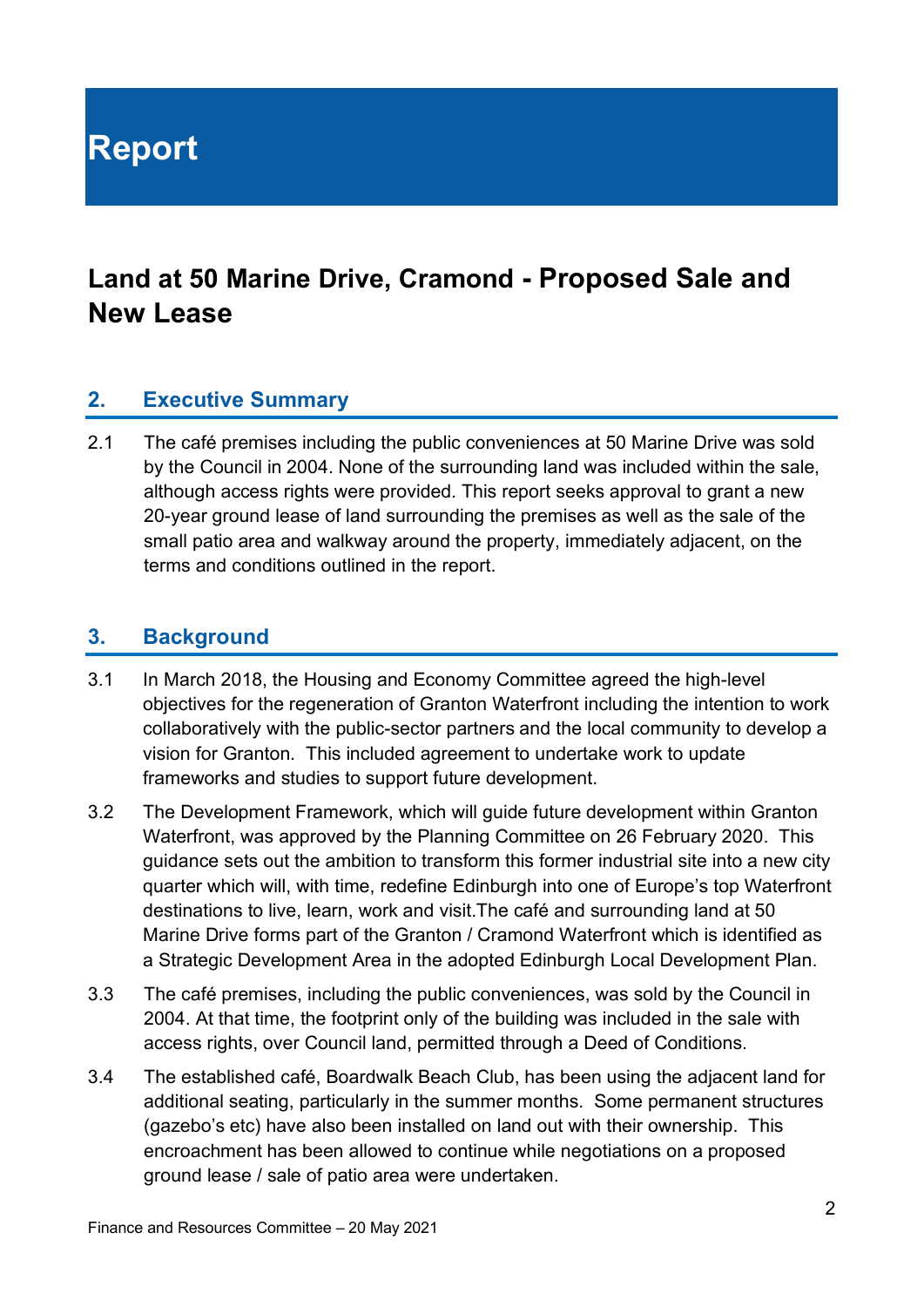3.5 Negotiations have now taken place with the owner of the café to address these issues.

#### **4. Main report**

- 4.1 Agreement has been reached for the disposal of a small area of land, used as a patio and hardstanding around the perimeter of the building, shown shaded pink on the plan attached as Appendix 1. In addition, a larger area of land will be leased to the owner, shown shaded blue on the plan.
- 4.2 The following terms have been provisionally agreed:
	- Subjects: Land Surrounding 50 Marine Drive, Granton (as per attached Plan);
	- Lease Term: 20-year term and annually thereafter for the area shaded blue;
	- Break option: Mutual break options will be available on each  $5<sup>th</sup>$  anniversary;
	- Rent: £3,000 per annum;
	- Rent Reviews: On each 5<sup>th</sup> anniversary, on normal commercial terms:
	- Sale Price: A price (for patio area around the building shaded pink) has provisionally been agreed at £13,000;
	- Repairs: Tenant Full Repairing and Insuring;
	- Tenant Works: Any ground works or installations to be undertaken by the tenant are subject to advance approval from the Council (as both landlord and local authority). This includes the erection or any boundary fences or markers;
	- Use: Ground to be used for additional seating and events (with the appropriate prior Council approval);
	- Events: As part of the ground lease, the tenant will be obliged to provide advance notice to of events to the Council's Estates and Park's service areas. For the avoidance of any doubt, this is in addition to obtaining any necessary events licence / planning consents.
	- Costs: Each party to meet their own costs;
	- Other terms: As contained in standard commercial ground lease / sale.
- 4.3 This proposed new lease / sale would allow for expansion of the limited amenities in the local area and attract additional visitors / events to the area, subject to the relevant approvals of the Council as Landlord.
- 4.4 The land value for the lease is based on ground lease rental levels in the area, capitalised for the area to be sold.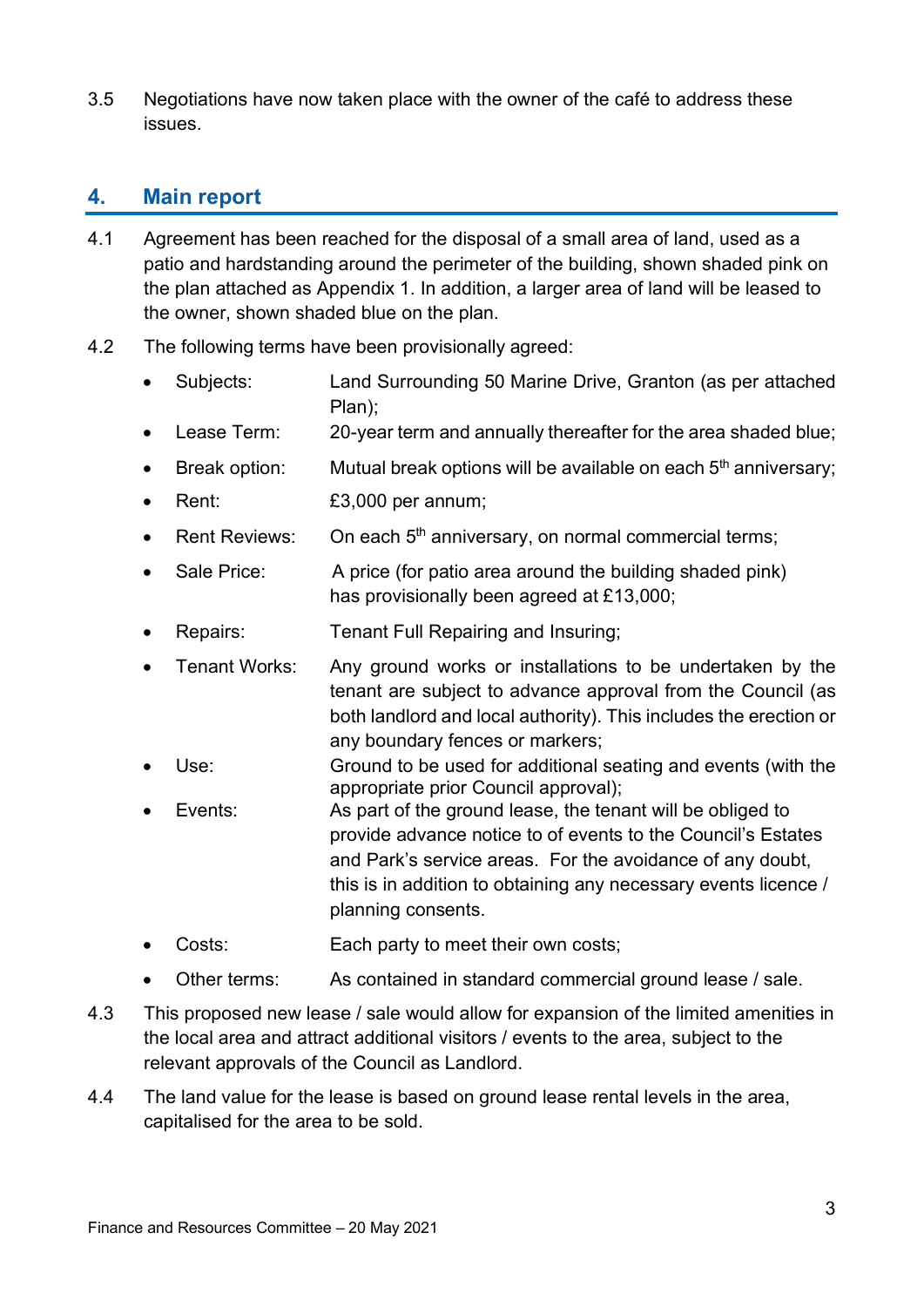#### **5. Next Steps**

5.1 Subject to Committee approval, legal services will be instructed to conclude the necessary documentation.

#### **6. Financial impact**

6.1 A rental income (£3,000 per annum) will be obtained from the ground lease and a capital receipt (£13,000) will be generated from the sale of the small patio area perimeter. All running costs and maintenance obligations associated with this site will be passed to the tenant, resulting in a small revenue saving to the council.

#### **7. Stakeholder/Community Impact**

7.1 Elected members have been made aware of the recommendations of the report.

#### **8. Background reading/external references**

8.1 Not applicable.

#### **9. Appendices**

9.1 Appendix 1- Location Plan.